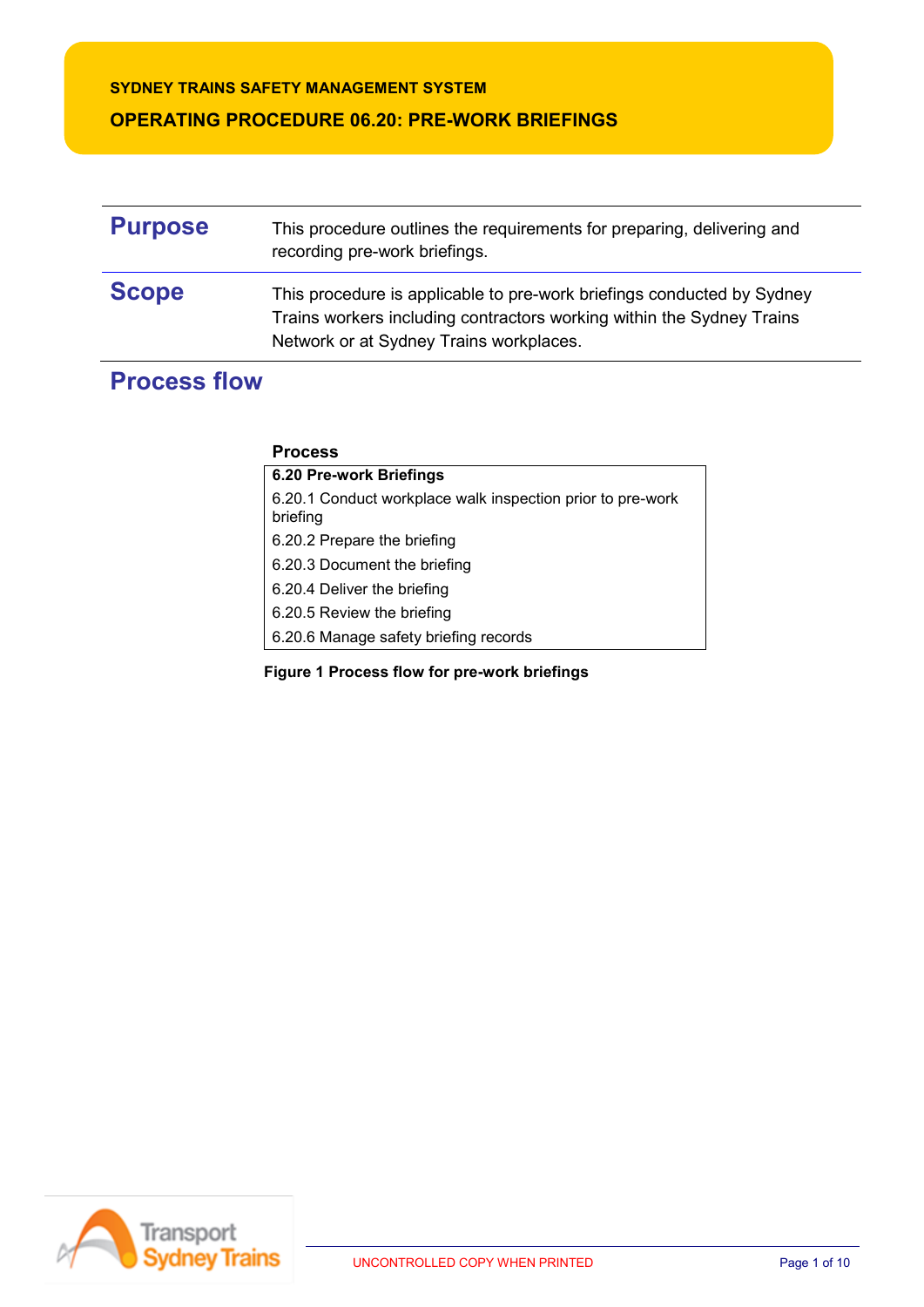## **Procedure**

6.20: Pre-work briefings

Pre-work briefings are required in work environments:

- that are high risk or
- where changes in conditions can occur, which may not, or cannot, be fully taken into account during pre-work planning.

Pre-work briefings communicate the:

- safety hazards, risks and controls; and
- work activities to be performed at a location, based on hazard identification and risk assessment.

Pre-work briefings do not replace, but are used in conjunction with:

- workplace induction;
- WHS management plans;
- safe work method statements;
- work plans, such as excavation work plans; and
- other relevant processes.

6.20.1: Conduct workplace walk inspection prior to pre-work briefing

A workplace walk inspection must be conducted:

- prior to the start of work and prior to completing the pre-work briefing;
- when there is a change in workplace conditions; or
- when there is a reported incident that may have introduced a new hazard.



#### **Note**

It is necessary to conduct a workplace walk inspection to fully assess the hazards and risks associated with them. The results of the workplace walk inspection must be discussed at the prework briefing.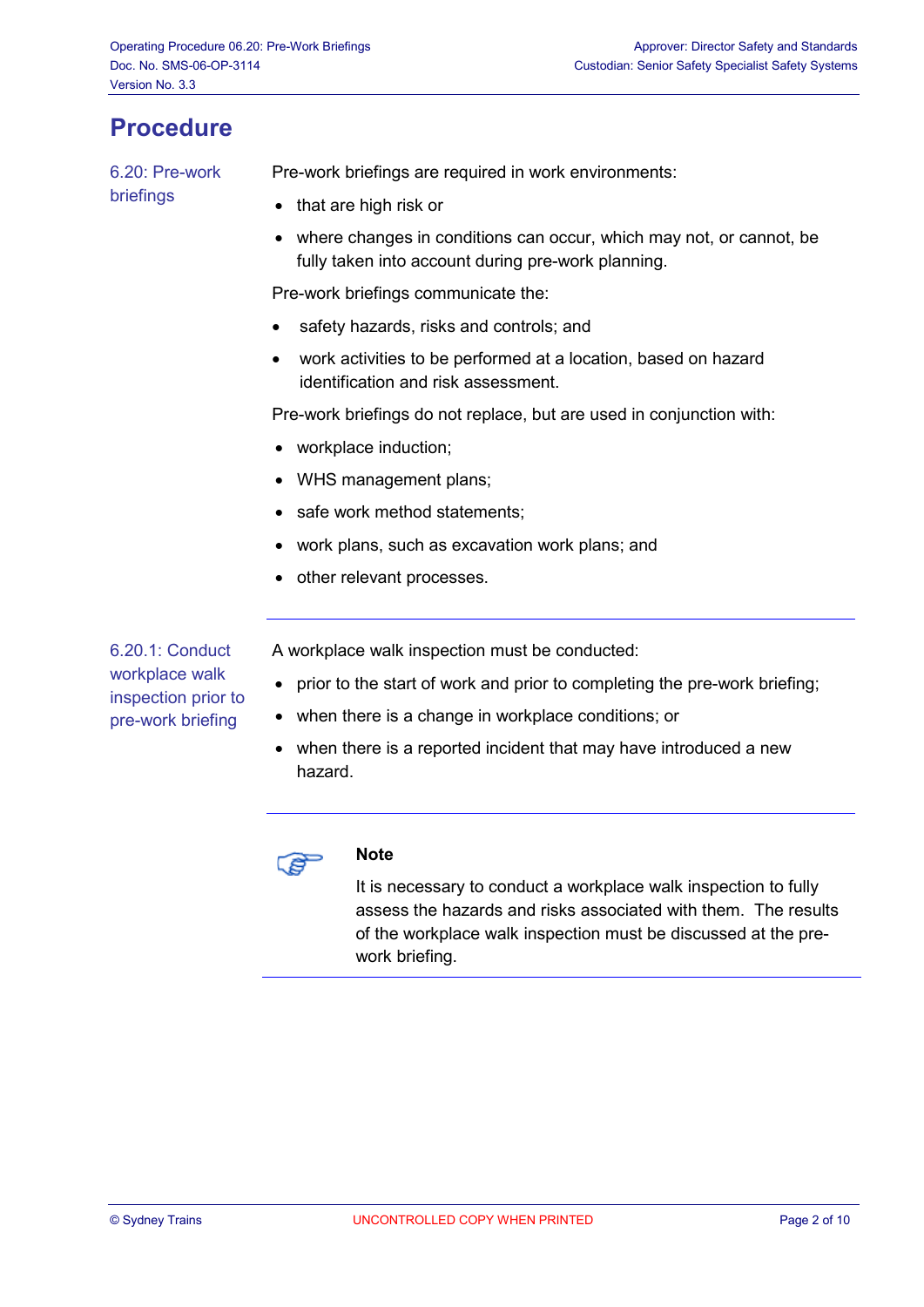| 6.20.2: Prepare<br>the briefing | Pre-work briefings should be developed by the responsible workplace<br>Supervisors.      |  |  |
|---------------------------------|------------------------------------------------------------------------------------------|--|--|
|                                 | <b>Procedure</b>                                                                         |  |  |
|                                 | 1. Gather together the content about the work activities for the briefing,<br>including: |  |  |
|                                 | controls in place;<br>$\bullet$                                                          |  |  |
|                                 | environmental conditions;<br>$\bullet$                                                   |  |  |
|                                 | communication methods to be used;<br>$\bullet$                                           |  |  |
|                                 | possibilities of human error to create risk;<br>$\bullet$                                |  |  |
|                                 | any special instructions or controls relating to the work; and<br>$\bullet$              |  |  |
|                                 | results from the workplace walk inspection.<br>٠                                         |  |  |
|                                 |                                                                                          |  |  |



#### **Note**

Risk controls for high-risk construction work activities are to be addressed in Safe Work Method Statements and/or work plans, together with a pre-work brief.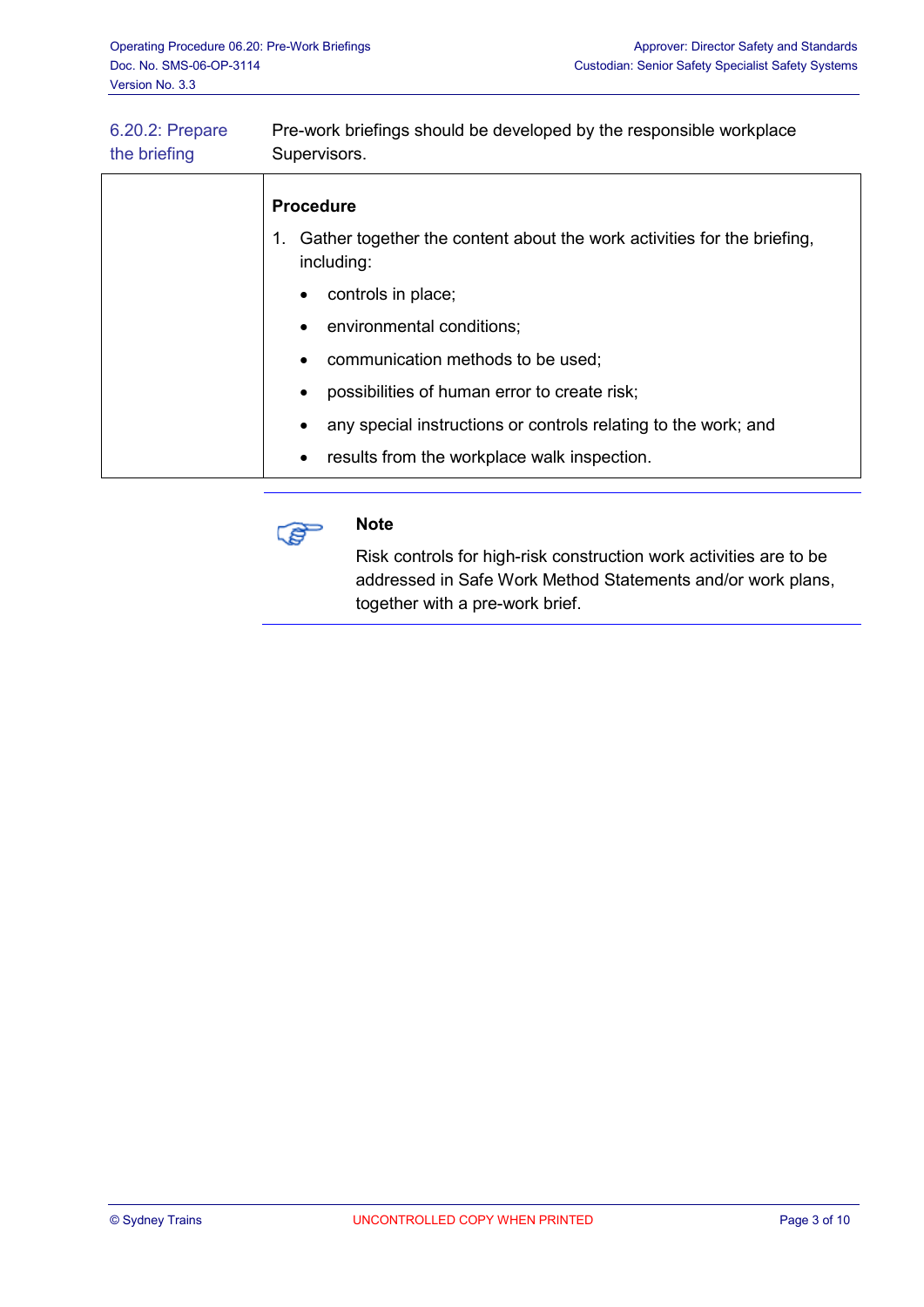| 6.20.2: (continued)              | 2. Determine the content about the work methods to be used, the<br>workplace -specific hazards and controls applicable to the work being<br>carried out, in consultation with the person responsible for supervising<br>the work and the workers at workplace. Examples include: |  |  |
|----------------------------------|----------------------------------------------------------------------------------------------------------------------------------------------------------------------------------------------------------------------------------------------------------------------------------|--|--|
|                                  | environmental conditions (layout of work area, weather conditions);                                                                                                                                                                                                              |  |  |
|                                  | site ground conditions;                                                                                                                                                                                                                                                          |  |  |
|                                  | underground services;                                                                                                                                                                                                                                                            |  |  |
|                                  | plant and equipment;                                                                                                                                                                                                                                                             |  |  |
|                                  | access and egress issues;                                                                                                                                                                                                                                                        |  |  |
|                                  | requirements for work around overhead power lines and electrical<br>equipment;                                                                                                                                                                                                   |  |  |
|                                  | increased fire danger;                                                                                                                                                                                                                                                           |  |  |
|                                  | hazards presented by nearby activities or workgroups; and                                                                                                                                                                                                                        |  |  |
|                                  | possibilities for human error to create risk.                                                                                                                                                                                                                                    |  |  |
|                                  | 3. Determine if other people are required to contribute to the preparation<br>and/or delivery of the briefing, such as persons who have issued or will<br>hold work permits.                                                                                                     |  |  |
| 6.20.3: Document<br>the briefing | <b>Procedure</b>                                                                                                                                                                                                                                                                 |  |  |
|                                  | 1. Use SMS-06-FM-4163 Pre-work Briefing and complete the following:                                                                                                                                                                                                              |  |  |
|                                  | • tick each item from the Participant Acknowledgement section that is<br>applicable. Rule a line through those that are not; and                                                                                                                                                 |  |  |
|                                  | add to the form, before obtaining acknowledgement from participants,<br>٠<br>any additional hazards and controls identified and discussed during<br>the briefing, or required by the business unit to be included in pre-work<br>briefings.                                      |  |  |
|                                  |                                                                                                                                                                                                                                                                                  |  |  |



#### **Note:**

Use [SMS-06-FM-4163 Pre-work Briefing](http://sms.sydneytrains.nsw.gov.au/trim/sms-sydney-trains?RecordNumber=D2013%2F76345) for every workplace except for detailing worksite protection for work on track.

In situations where the Protection Officer is also the Site Supervisor, the Protection Officer can deliver both the Worksite Protection Pre-work Briefing and the pre-work briefing on the construction / maintenance work to be performed provided that person is competent to do so. In these situations the Protection Officer must use [NRF 014 Worksite Protection Pre-work](http://railsafe.sydneytrains.nsw.gov.au/trim/forms?RecordNumber=D2013%2F77774)  **Briefing**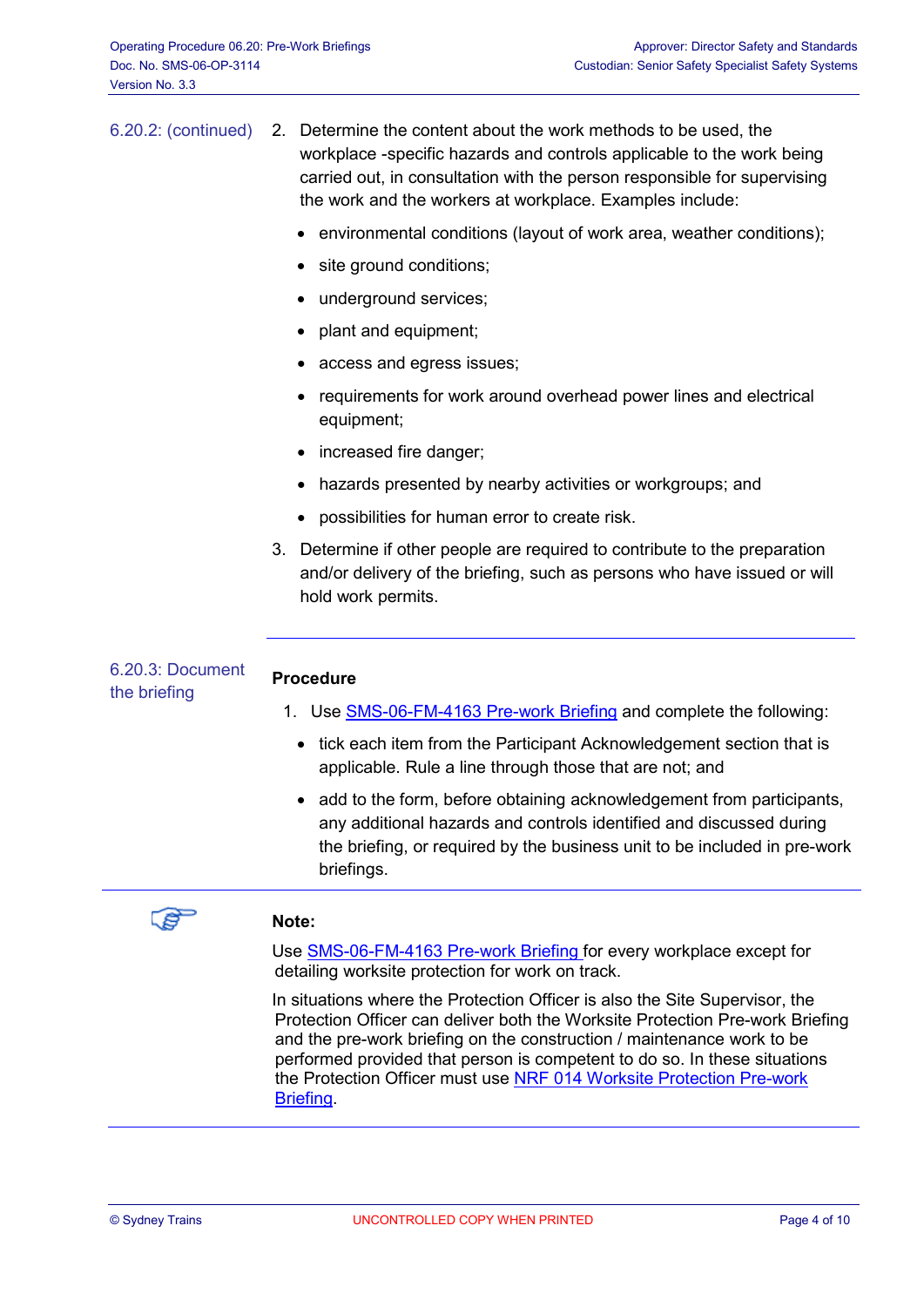6.20.4: Deliver the briefing Pre-work Briefings must only be given by Site Supervisors or workers who are competent to do so (i.e. workers who understand the proposed maintenance / construction work about to be performed as well as the hazards and their controls).

> Pre-work briefings must be delivered in a way which engages the team. The briefings must be:

- understood:
- comprehensive, and
- treated by everyone as a serious matter.

The person delivering the briefing must provide guidance and direction to the team as described below.

#### **Procedure**

- 1. Use clear and concise language;
- 2. Use standard phraseology and terms;
- 3. Make eye contact with participants during the delivery;
- 4. Encourage participants to ask questions by using 'open' questions (e.g. Why? How? What?) rather than 'closed' questions (seeking 'yes' or 'no' responses;
- 5. Actively listen to questions and summarise the main points of the question when responding;
- 6. Use discussion to gain and maintain attention and test the understanding of key aspects;
- 7. Be assertive when communicating risk controls to the work team;
- 8. Encourage members of the work team to be vigilant as work progresses and to tell the person who delivered the briefing about any:
	- changes in work conditions which increase risks;
	- additional hazards;
	- safer ways of doing a tasks; and
	- part of the briefing that is unclear or they do not understand.

The workplace Supervisor is responsible for the following procedures.

#### **Procedure**

- 1. Make sure work method content is delivered to the team;
- 2. If nominating a team member to conduct a briefing:
	- involve the nominated team member in the preparation of the briefing; and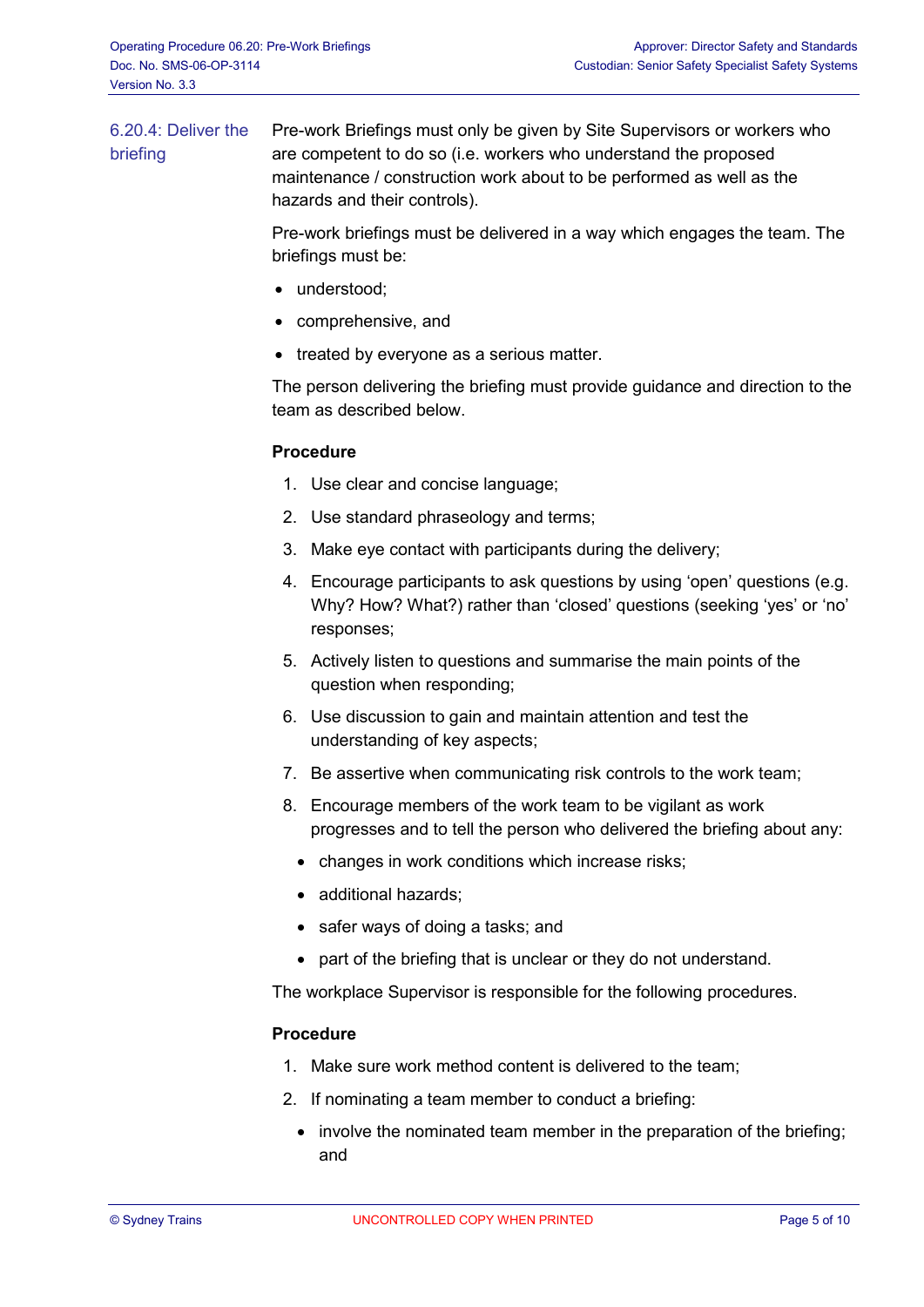- 6.20.4: (continued) determine the level of assistance and supervision to be provided, based on the nominated person's experience, knowledge of the work activity and their ability to communicate with the team using the requirements of this procedure.
	- 3. Make sure that workers including contractors, who arrive at a work location at a later time during the shift, receive a pre-work briefing relating to the work activity before commencing work; and
	- 4. Deliver a pre-work briefing at the initial location when the same tasks are being conducted by a work team at multiple locations during a shift of work. Then review the briefing at each subsequent work location.

#### **Participant acknowledgement**

Work team members must actively participate in the pre-work briefing process by:

- raising any concerns about hazards or controls;
- actively participating in discussions; and
- asking questions to clarify any uncertainty.

Workplace Supervisors are responsible for the following procedure.

#### **Procedure**

- 1. Make sure that all workers who attend pre-work briefings sign the prework briefing form on completion of the brief to acknowledge:
	- that they have received and understood the pre-work brief; and
	- that they are free from the effects of drugs, alcohol and fatigue.
- 2. that they hold current, trade licence and/or induction record;
- 3. Make sure that all workers understand what conditions they are acknowledging before they sign the acknowledgement;
- 4. If changes are made to hazards and controls during the course of a shift, affected workers must acknowledge, with the time they were briefed, that they have been briefed about the changes and initial the entry; and
- 5. If the existing form is amended, all affected workers must acknowledge the amended section of the form and initial the entry.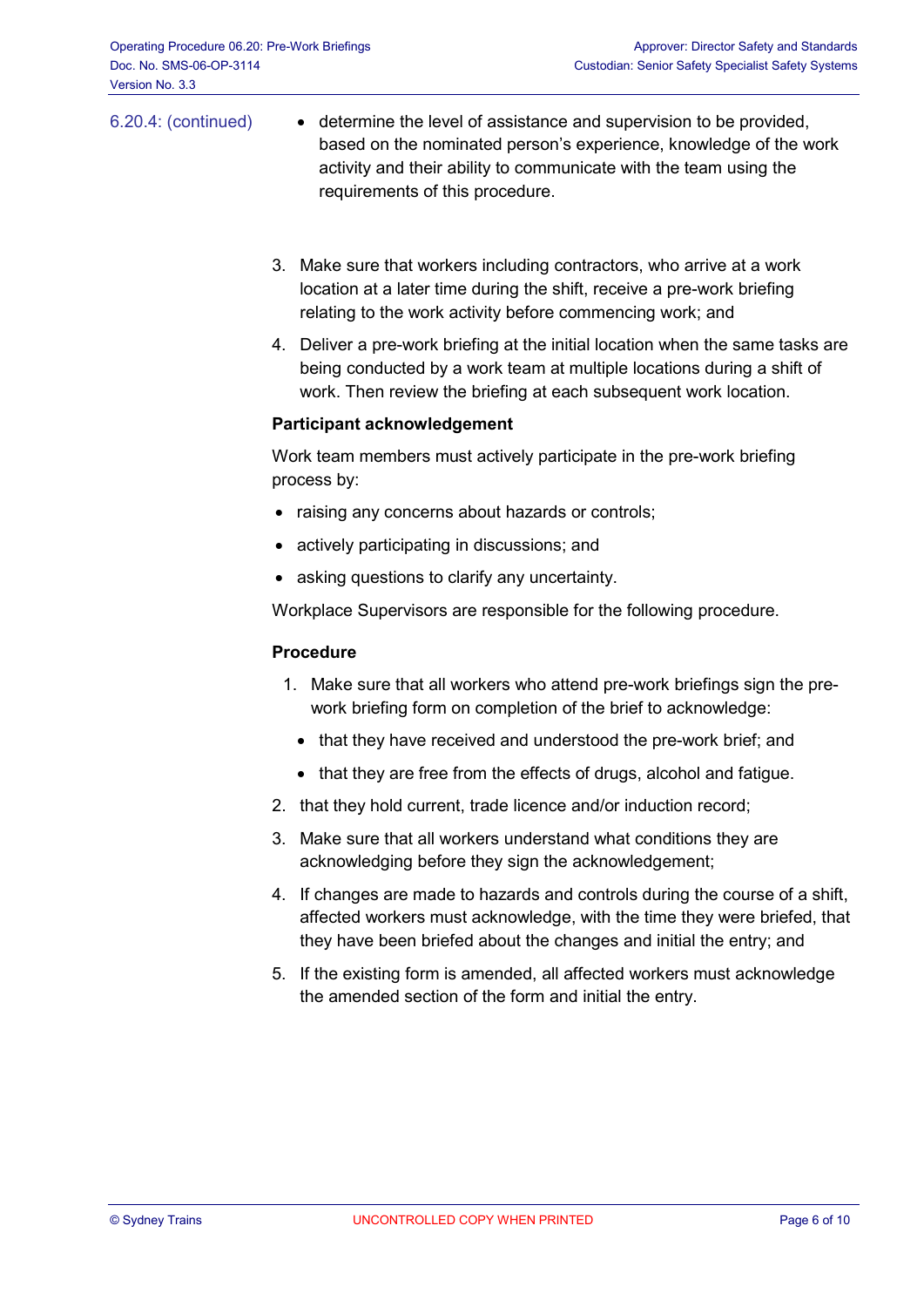6.20.5: Review the briefing Workplace Supervisors must be vigilant to review the pre-work briefing if any of the following occurs:

- changes in work conditions (e.g. change of Workplace Supervisor, or change of work location) or scope of work which increase risks;
- additional hazards;
- risk controls that are more effective; and
- controls which are not adequate or cannot be applied.

The Workplace Supervisor is responsible for the following procedures relating to change.

### **Procedure**

- 1. Review the pre-work brief (or safe work procedure, if appropriate) when one of the above situations occur; and
- 2. Assess the work activity and identify any changes which need to be communicated to the work team.

### **Daily or shift review**

- 3. Assess the work activity daily or at change of shift when a work activity continues for more than one day or shift to identify any:
	- changes in work conditions;
	- changes in work methods;
	- changes in workers;
	- additional hazards; and
	- more effective controls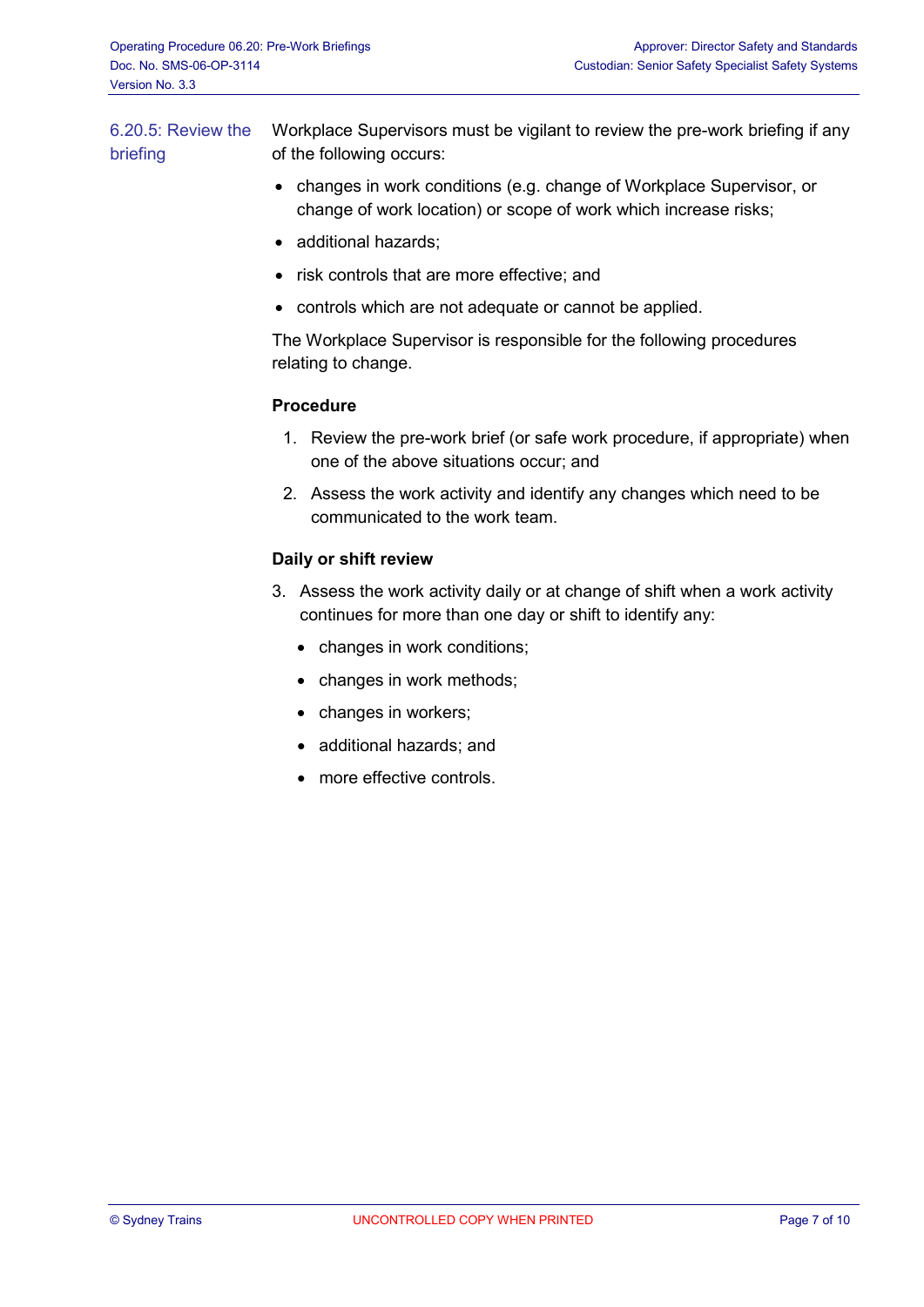## 6.20.5: (continued) **Change of Workplace Supervisor**

- 4. Review the existing safe work documentation and pre-work brief when there is a change of Workplace Supervisor and complete the following process:
	- the incoming Workplace Supervisor must review the pre-work brief and safe work documentation to identify any changes to hazards or controls;
	- brief affected workers and document the changes if additional hazards and controls are identified; and
	- note the time of acceptance of the existing pre-work briefing form if no changes are required to the pre-work briefing.

#### **Change in work location**

- 5. Review the initial pre-work brief at each location when a work method is to be repeated at other locations by the same work team, in consultation with the work team, to:
	- confirm that the work method is the same;
	- identify any hazards not previously covered;
	- develop and implement additional controls where new hazards are identified; and
	- brief the work team and document any additional hazards and controls.

#### **End of work review**

- 6. Where practicable, conduct a review in conjunction with the work team at the end of the shift or period of work covered by the pre-work briefing by performing the following steps:
	- identify aspects of risk controls which were well managed and efficient (e.g. what we did well to do again next time);
	- identify aspects of the risk controls which would benefit from improvement (e.g. what we could do better next time);
	- identify any hazards at the work location which require additional risk control measures for future work; and
	- note the results of the above on the pre-work brief form for future reference and report findings or recommendations in accordance with business unit requirements.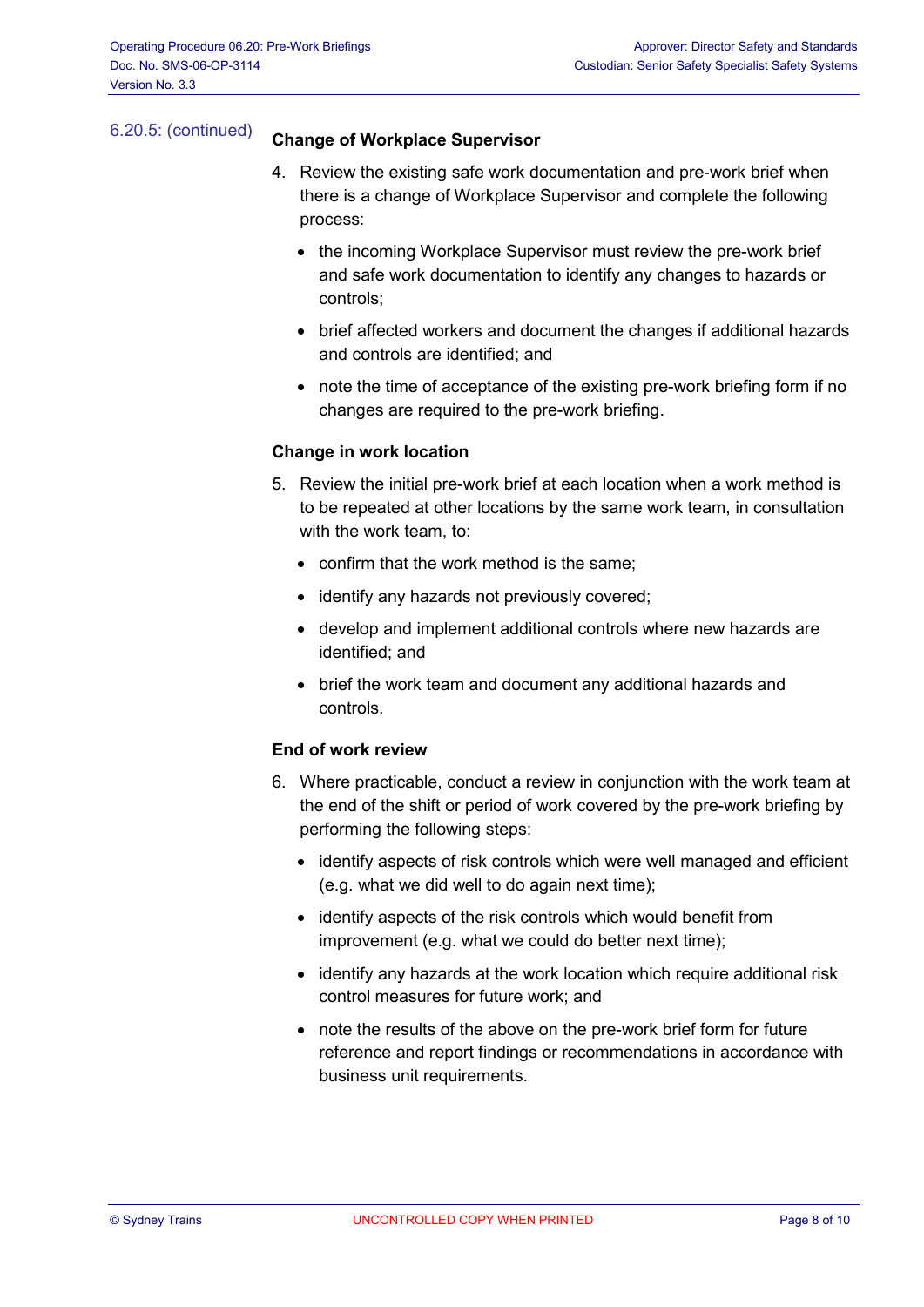6.20.6: Manage safety briefing records Workplace Supervisors are responsible for the following procedure. **Procedure** 1. Retain the pre-work briefing documents with site records when a

location is covered by a WHS Management Plan. Retain as workplace records, pre-work briefing documents when a pre-work briefing is conducted at a single location in accordance with [SMS-09-SP-3021](http://sms.sydneytrains.nsw.gov.au/trim/sms-sydney-trains?RecordNumber=D2013%2F79084)  [Records Management.](http://sms.sydneytrains.nsw.gov.au/trim/sms-sydney-trains?RecordNumber=D2013%2F79084)

## **References**

[NRF 014 Worksite Protection Pre-work Briefing form](http://railsafe.sydneytrains.nsw.gov.au/trim/forms?RecordNumber=D2013%2F77774) [SMS-06-FM-4163 Pre-Work Briefing](http://sms.sydneytrains.nsw.gov.au/trim/sms-sydney-trains?RecordNumber=D2013%2F76345) [SMS-09-SP-3021 Records Management](http://sms.sydneytrains.nsw.gov.au/trim/sms-sydney-trains?RecordNumber=D2013%2F79084) [SMS-10-OP-3091 Communicating Safety Information](http://search.rail.nsw.gov.au:8080/search/click.cgi?rank=1&collection=sms-sydney-trains-meta&url=http%3A%2F%2Fsms.sydneytrains.nsw.gov.au%2Ftrim%2Fsms-sydney-trains%3FRecordNumber%3DD2013%252F76366&index_url=http%3A%2F%2Fsms.sydneytrains.nsw.gov.au%2Ftrim%2Fsms-sydney-trains%3FRecordNumber%3DD2013%252F76366&auth=mlWnl0ccI%2FOaAdgalRSdsA&query=3091&profile=_default) [SMS-10-SP-3070 Communication and Consultation](http://search.rail.nsw.gov.au:8080/search/click.cgi?rank=1&collection=sms-sydney-trains-meta&url=http%3A%2F%2Fsms.sydneytrains.nsw.gov.au%2Ftrim%2Fsms-sydney-trains%3FRecordNumber%3DD2013%252F76369&index_url=http%3A%2F%2Fsms.sydneytrains.nsw.gov.au%2Ftrim%2Fsms-sydney-trains%3FRecordNumber%3DD2013%252F76369&auth=tWMUjYIf%2BEDTWd1W3EtlZQ&query=3070&profile=_default)

# **Version Control**

| <b>Version</b> | <b>Change from previous</b>                                                                                                                                                                                                                    | <b>Date</b> | <b>Comment</b>                                                                                                                                                       |
|----------------|------------------------------------------------------------------------------------------------------------------------------------------------------------------------------------------------------------------------------------------------|-------------|----------------------------------------------------------------------------------------------------------------------------------------------------------------------|
| 1.0            | First release of Sydney Trains SMS                                                                                                                                                                                                             | 01/07/2013  | Launch of Sydney Trains SMS<br>documents                                                                                                                             |
| 1.1            | Minor grammatical changes have been<br>made throughout the document.                                                                                                                                                                           | 07/11/2013  | Document amended                                                                                                                                                     |
| 1.2            | Waratah logo replaced by hop logo<br>and approver amended to Group<br>Manager Safety                                                                                                                                                           | 17/12/2014  |                                                                                                                                                                      |
| 2.0            | 6.20.1 Conduct site walk inspection<br>prior to pre-work briefing added.<br>Results from site walk inspection<br>added to end of 6.20.3 Prepare the<br>briefing. Group Manager Safety<br>changed to Group Manager Safety and<br>Accreditation. | 08/07/2015  | Procedure amended as a result<br>of recommendations from a Level<br>3 Investigation - "Operator<br>stepping through damaged<br>bridge decking" dated 5 July<br>2014. |
| 3.0            | Removal of references to Protection<br>Officers and Worksite Protection Plans.<br>Procedure simplified by removing<br>Table 1, Table 2 and redundant<br>wording.                                                                               | 23/09/2015  | Procedure amended to separate<br>work in the Danger Zone which<br>will use the Network Rules<br>documentation from other works<br>which will use this procedure.     |
| 3.1            | Position titles changed to reflect<br>current organisation structure. The<br>word site changed to workplace                                                                                                                                    | 15/08/2017  |                                                                                                                                                                      |
| 3.2            | Procedure amended to clarify when                                                                                                                                                                                                              | 26/04/2018  | Procedure revised to improve                                                                                                                                         |